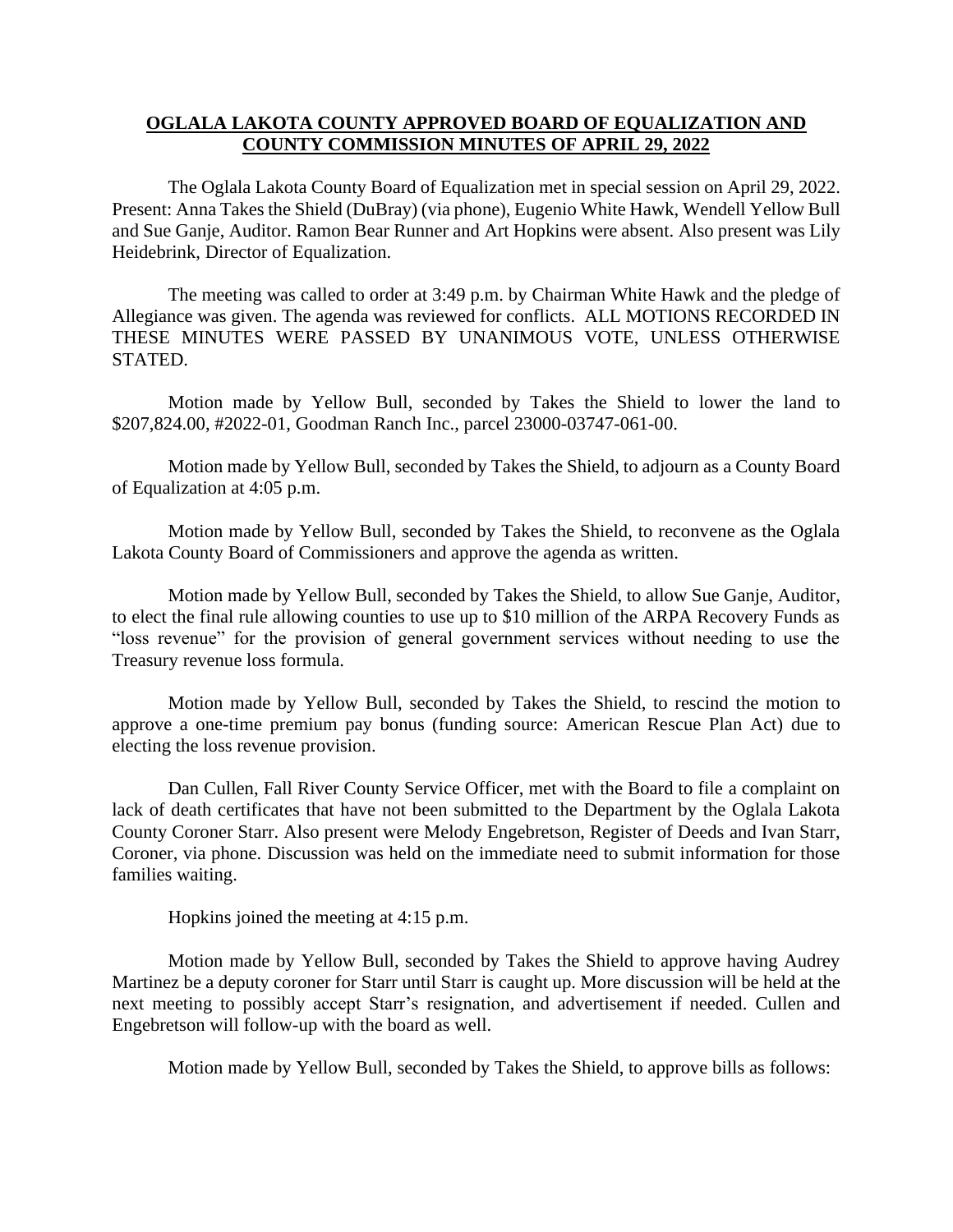## **GENERAL FUND**

| <b>AT&amp;T MOBILITY</b>          | <b>WIRELESS PHONE SHERIFF</b>             | \$54.18     |
|-----------------------------------|-------------------------------------------|-------------|
| BEAM INSURANCE ADMIN. LLC         | <b>VISION PLAN</b>                        | \$45.30     |
| <b>EFTPS</b>                      | <b>EFTPS PAYROLL TAXES</b>                | \$1,723.72  |
| HOPKINS, ARTHUR L                 | <b>MILEAGE</b>                            | \$95.76     |
| <b>LAKOTA TIMES</b>               | <b>PUBLICATION</b>                        | \$675.60    |
| MASTERCARD                        | <b>COUNTY CREDIT CARD</b>                 | \$1,670.89  |
| MCLEOD'S OFFICE SUPPLY            | <b>ELECTION SUPPLY</b>                    | \$801.97    |
| RELIANCE STANDARD                 | LIFE INSURANCE                            | \$59.00     |
| SACRED HEART CHURCH               | <b>RENTAL</b>                             | \$350.00    |
| SDPAA                             | <b>GENERAL LIABILITY INSURANCE</b>        | \$9,388.39  |
| SD SHERIFF'S ASSOCIATION          | <b>2022 DUES</b>                          | \$907.58    |
| SECRETARY OF STATE                | PISTOL PERMITS                            | \$30.00     |
| SD STATE RETIREMENT               | <b>SDRS CONTRIBUTIONS</b>                 | \$757.16    |
| <b>TYLER TECHNOLOGIES</b>         | <b>SOFTWARE LICENSE</b>                   | \$449.00    |
| WHITE HAWK, EUGENIO               | <b>MILEAGE</b>                            | \$78.12     |
| YELLOW BULL, WENDELL              | <b>MILEAGE</b>                            | \$53.76     |
| <b>COMMISSIONERS</b>              | <b>APRIL SALARIES</b>                     | \$1,350.00  |
| <b>STATE'S ATTORNEY'S OFFICE</b>  | <b>APRIL SALARIES</b>                     | \$500.00    |
| <b>VETERAN'S SERVICE OFFICE</b>   | <b>APRIL SALARIES</b>                     | \$1,465.00  |
| <b>SHERIFF</b>                    | <b>APRIL SALARIES</b>                     | \$4,357.23  |
| <b>CORONER</b>                    | <b>APRIL SALARIES</b>                     | \$875.00    |
|                                   | TOTAL FOR GENERAL FUND                    | \$25,687.66 |
| <b>COUNTY ROAD &amp; BRIDGE</b>   |                                           |             |
| <b>AT&amp;T MOBILITY</b>          | <b>WIRELESS PHONE SHERI</b>               | \$97.45     |
| BEAM INSURANCE ADMIN. LLC         | <b>VISION PLAN</b>                        | \$37.10     |
| <b>BUTLER MACHINERY CO.</b>       | EQUIP/REPAIR                              | \$336.59    |
| DELTA DENTAL OF SD                | <b>DENTAL PLAN</b>                        | \$306.80    |
| <b>EFTPS</b>                      | <b>EFTPS PAYROLL TAXES</b>                | \$3,061.38  |
| <b>GREAT PLAINS COMMUNICATION</b> | <b>LOCAL PHONE &amp; INTERN</b>           | \$219.36    |
| W.D. LARSON COMPANIES             | <b>PARTS</b>                              | \$108.11    |
| MASTERCARD                        | <b>COUNTY CREDIT CARD</b>                 | \$179.71    |
| MCI COMM SERVICE                  | <b>LONG DISTANCE</b>                      | \$50.27     |
| <b>MENARDS</b>                    | <b>SUPPLY</b>                             | \$164.91    |
| RELIANCE STANDARD                 | LIFE INSURANCE                            | \$94.75     |
| <b>SDPAA</b>                      | <b>GENERAL LIABILITY IN</b>               | \$9,563.27  |
| SD STATE RETIREMENT               | <b>SDRS CONTRIBUTIONS</b>                 | \$1,562.20  |
| TIME EQUIPMENT RENTAL             | <b>EQUIPMENT</b>                          | \$10,007.13 |
| <b>WESTERN COMMUNICATIONS</b>     | <b>EQUIPMENT</b>                          | \$111.63    |
| <b>HIGHWAY DEPARTMENT</b>         | <b>APRIL SALARIES</b>                     | \$12,448.73 |
| <b>HIGHWAY DEPARTMENT</b>         | <b>OVERTIME</b>                           | \$569.92    |
|                                   | <b>TOTAL FOR COUNTY ROAD &amp; BRIDGE</b> | \$38,919.31 |
|                                   | TOTAL PAID BETWEEN 4/14/22 AND 4/29/22    | \$64,606.97 |